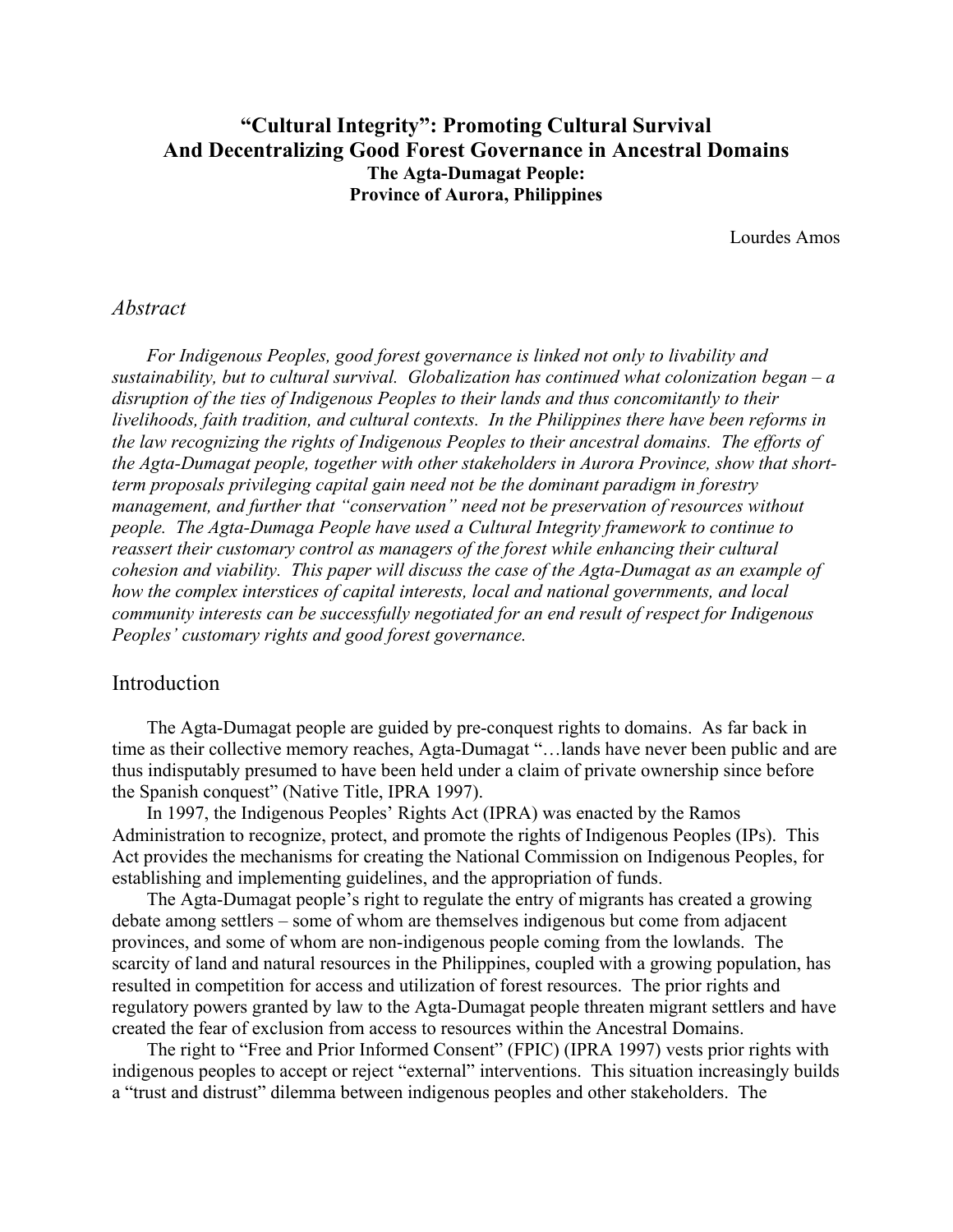confusion revolves around the relationship of the Agta-Dumagat to migrants, Non-Government Organizations (NGOs), private companies, and local or national governments. While the indigenous peoples have and continue to invoke their prior rights in decision-making, they are often perceived to be incapable of making proper decisions by these stakeholders. "Benefit sharing" is yet another complex issue in framing common resource use. The definition and terms of equity vary depending upon the objectives of the different stakeholders. The Agta-Dumagat measure benefit from the intrinsic and subsistence value of their traditional resources, while settlers and other private groups often measure benefit from the commercial potential of resource use. These circumstances outline the complexity of crafting a common framework on forest resource management within Ancestral Domains due to the existence of competing concepts and overlapping authorities of control.

In this paper I will discuss how "Cultural Integrity" – here understood as a holistic framework – promotes cultural development and environmental justice by promoting equal rights among local people. I will argue that strengthening local control through customary processes can enable the framing of common management strategy among stakeholders. Further, I will discuss how national and local social movements of IPs complement to shape mechanisms to decentralize the access to resources within Ancestral Domains, from the government to local people.

## Theoretical Framework

Arnstein (1969) states that citizen participation is a redistribution of power that enables "have-not citizens", those presently excluded from political and economic processes, to be deliberately included in the future. The IPs' traditional socio-political structures have been isolated by post-colonial governance systems, and have frequently been rendered impotent in participating in the formulation of policies that directly impact upon their rights to cultural survival.

Britt (1998) states "...that stakeholders form networks and regional or national federations in order to broaden their representative base and establish a credible collective-voice…in legislation … and structures regulating access to and control over forest resources." Social movement organizations are necessary in providing a mechanism for collective action to decentralize power and authority from the government through the participation of local people. Given the diversity of interests within and among the rural poor, federated forms of organization that are able to bridge some of these differences have a potentially critical role to play in the shifting relationships between poor people, states, markets, and the more powerful interests in society (Bebbington and Carroll 2000). In forming a common management strategy, the varying interests of local people over resource use needs to be balanced by inter-relating cultural development and environmental justice. As related in the case of the Cheslatta T'en in British Columbia, Canada, inter-ethnic interaction was an imperative component in the emerging territorial vision. In this case, the vision allowed for a synthesis of indigenous and Western constructions of nature to coalesce around a problematic or regional powerlessness (Larsen 2003). In the case of the Philippines, the past refusal to countenance IPs' common property rights has served as basis of unity among various interests of the local people. This in turn led to a broad social movement that resulted in the enactment of the IPRA. This law recognizes the decentralization of authority and control of IPs over access to traditional resources within Ancestral Lands and Domains.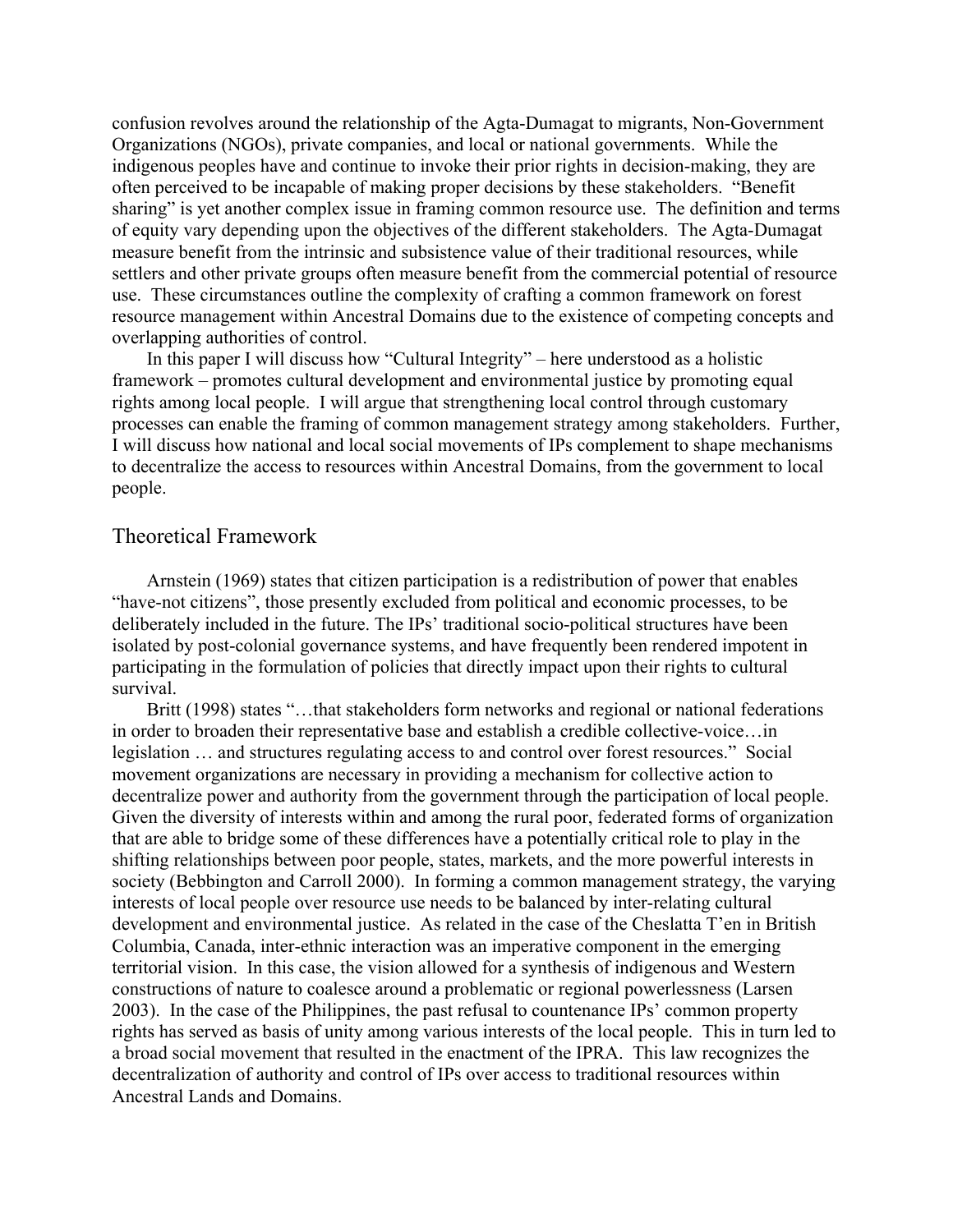Understanding the histories of social movement objectives is essential to providing effective decentralization and accountability mechanisms. In the context of common property rights of the Agta-Dumagat and migrant settlers over Ancestral Domains in Aurora Province, customary processes are necessary to mechanize the accountability of decentralized power and authority. In Ribot's study in South Africa (2002), he states "…customary authorities are notorious for entrenched gender inequality and divisiveness by favoring ethnic-membership over the residency-based forms of citizenry." However, Bebbington and Carroll (2000) find that within the categories of "indigenous," "peasant," "Andean," and "poor," Andean ethnography has long emphasized the importance of kin-based networks in resolving the problems of resource access and collective action. Through customary practice, the Agta-Dumagat perceive authority as a collective responsibility that revolves around a central leadership. Vesting leadership in clan leaders through lineage manifests respect to customary processes handed to the next generations, and also recognizes the family's ability and authority in unifying a clan. The competence to enforce these consensus decisions embeds customary authority with control and accountability over the decisions of which the people took part in formulating. Henceforth, the customary authorities of the Agta-Dumagat promote inclusive decision-making through consensus processes in a centralized system of collective leadership.

## Decentralizing Power in the Playing Field

In 1946, the Philippine Republic adopted natural resource laws introduced by the colonial governments. These were based primarily on the Regalian Doctrine that served as the basis for state ownership and control of all natural resources in the Philippine Archipelago. Also adopted was the Western concept of resource management and conservation policy that perceives protected areas, such as national parks and ecological stations, as empty spaces with no human dwellers. Under this Western view of conservation, traditional dwellers of the forest should be expelled in order for conservation to take place or to be successful (June Prill-Brett 2003).

The democratic space provided for by the Ramos Administration in 1995-1996 paved the way for the enactment of the Indigenous People's Rights Act (IPRA). This law redressed the lack of political will by the government to decentralize ownership of ancestral domains to indigenous peoples, and granted authority to control access to the resources therein.

## The Agta-Dumagat People: The Complexity of Control

Located in the eastern part of the island of Luzon is Aurora Province, home to the Agta-Dumagat people (once known as Agta Negritos), the aborigines of the province. These people are comprised of eleven language groups and number in total about 10,000 people. Traditionally nomadic hunter-gatherers living in small temporary camps, they are widely scattered over several thousand square kilometers of dense rainforest in the Sierra Madre Mountains in eastern Luzon. Today they are most definitely a post-foraging society (Headland 1998).

Traditional custom provides that the leadership system is vested by way of inheritance to the clan leader (Kaksolan or Kaksaan), who acts as judge. The Kaksolan promulgates decisions made by consensus, delineates territorial boundaries based on patterns of use, and ensures amiable social relations among clan members. Violation of customary laws is met with appropriate punishment, depending upon the weight of the act. The leader, through consensus with concerned clan members of the aggrieved and of the accused, decides upon guilt and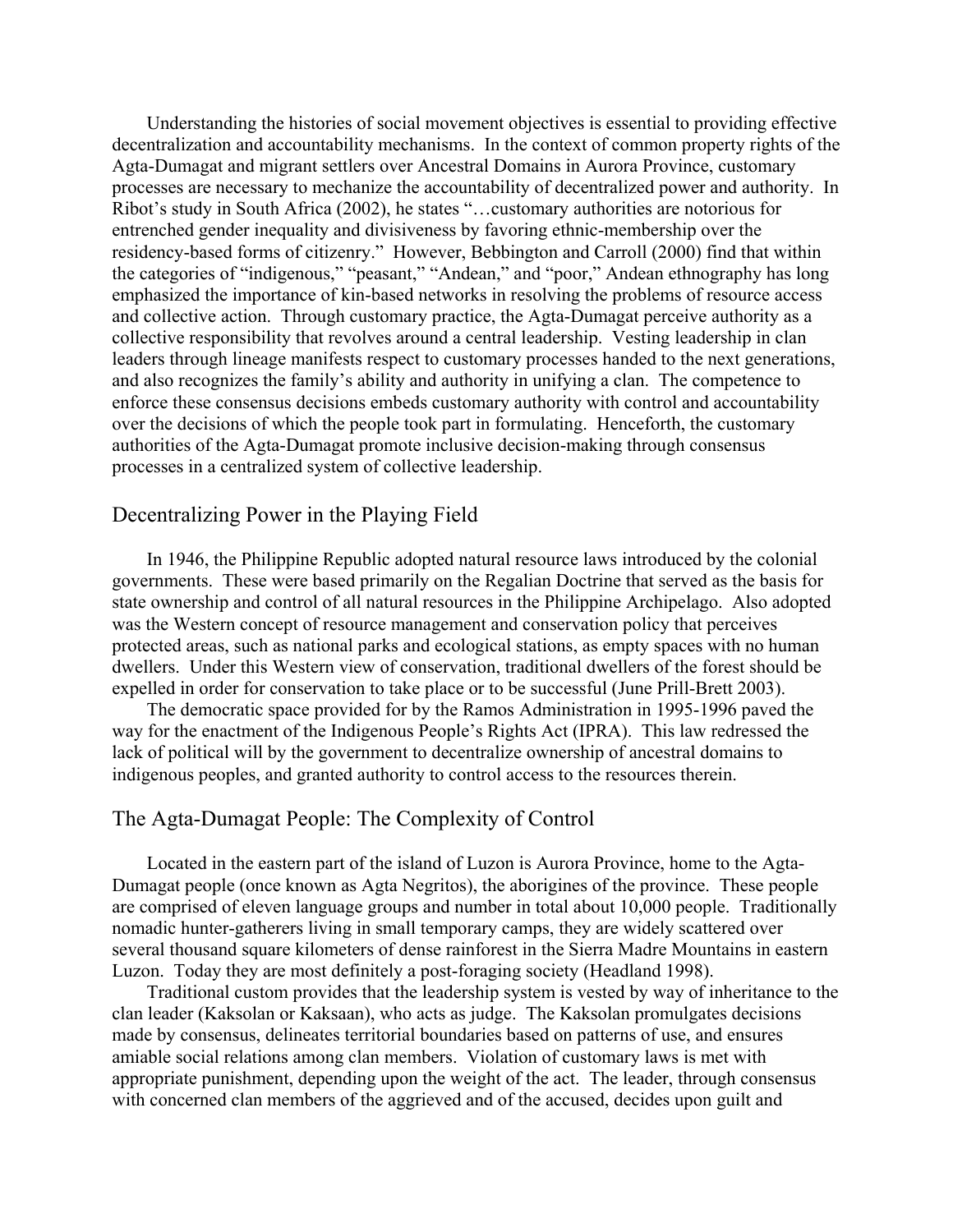punishment. Adopting a consensus process strengthens the legitimacy of decision-making. Once a decision is promulgated, it is highly respected by the clan members.

The colonial governments of Spain and the United States transformed the traditional leadership system into one based on Western concepts that alienated and marginalized the clan leaders. Henceforth, the traditional socio-political institutions eroded, reducing the role of the traditional leaders to that of mere advisers. The interplay of the traditional and Western governance systems gave rise to leadership of the later generations – commonly referred to as the council of elders or leaders - of the Agta-Dumagat who have served as representatives to the various structures of the present day governance systems.

### **Regaining Ancestral Domains**

In 1996-1997, the social movement among IPs in the Philippines reached its height with the founding of various national coalitions and federations. Among these were Katutubong Samahan ng Pilipinas, Incorporated (KASAPI), the National Confederation of Indigenous Peoples in the Philippines (NCIPP), and Pambansang Lupon ng mga Nakakatandang Tribu sa Pilipinas (PLANT). The members of these coalitions pursued advocacy for the formulation and adoption of the implementing guidelines of IPRA.

Coalitions at the regional and provincial levels were simultaneously established in response to the increasing need for a venue where the common interest of indigenous peoples could be articulated. TAGPUAN, Inc., the provincial coalition of six Agta-Dumagat organizations, was formed in 1998 after spontaneous land rights initiatives. The main objectives of the organization were to secure rights of ownership over ancestral domains by recognizing rights to access, and to advance cultural development through a multi-dimensional – holistic – approach.

In spite of the passage of IPRA, indigenous communities were left to confront problems with local government units, migrant settlers, national government agencies, and private companies in the implementation of the recognition of indigenous peoples' rights over access to resources. In response, initiatives to regain and secure ancestral domains were actively pursued primarily through the "Campaign for Territorial Declaration of the Agta-Dumagat Ancestral Domains." This campaign fostered the concept of pre-conquest rights to lands and domains, primarily "Native Title" and "Cultural Integrity". As defined in the Act, "Cultural Integrity" covers:

…the protection of indigenous culture, traditions, institutions, and education systems; the recognition of cultural diversity; the community's intellectual rights; the rights to religious and cultural sites and ceremonies; the right to indigenous knowledge, systems, and practices; the right to develop science and technologies; the right to access to biological and genetic resources; the right to sustainable agro-technical development; and funds for archeological and historical sites. (IPRA 1997: 13-16)

As a strategy, the campaign fostered a common understanding about the "Cultural Integrity" framework in the concept of traditional resources to gain support among the diverse stakeholders. The campaign was launched mainly to articulate identification of culture-sensitive programs through gatherings of the Agta-Dumagat. The migrant settlers, on the other hand, agreed with the framework on the premises of environmental protection and conservation. The persistence of the Agta-Dumagat Coalition, TAGPUAN, Inc., has influenced the growing support of the framework as a common planning tool. The Provincial Office of the National Commission on Indigenous Peoples is supporting the ongoing formulation of the management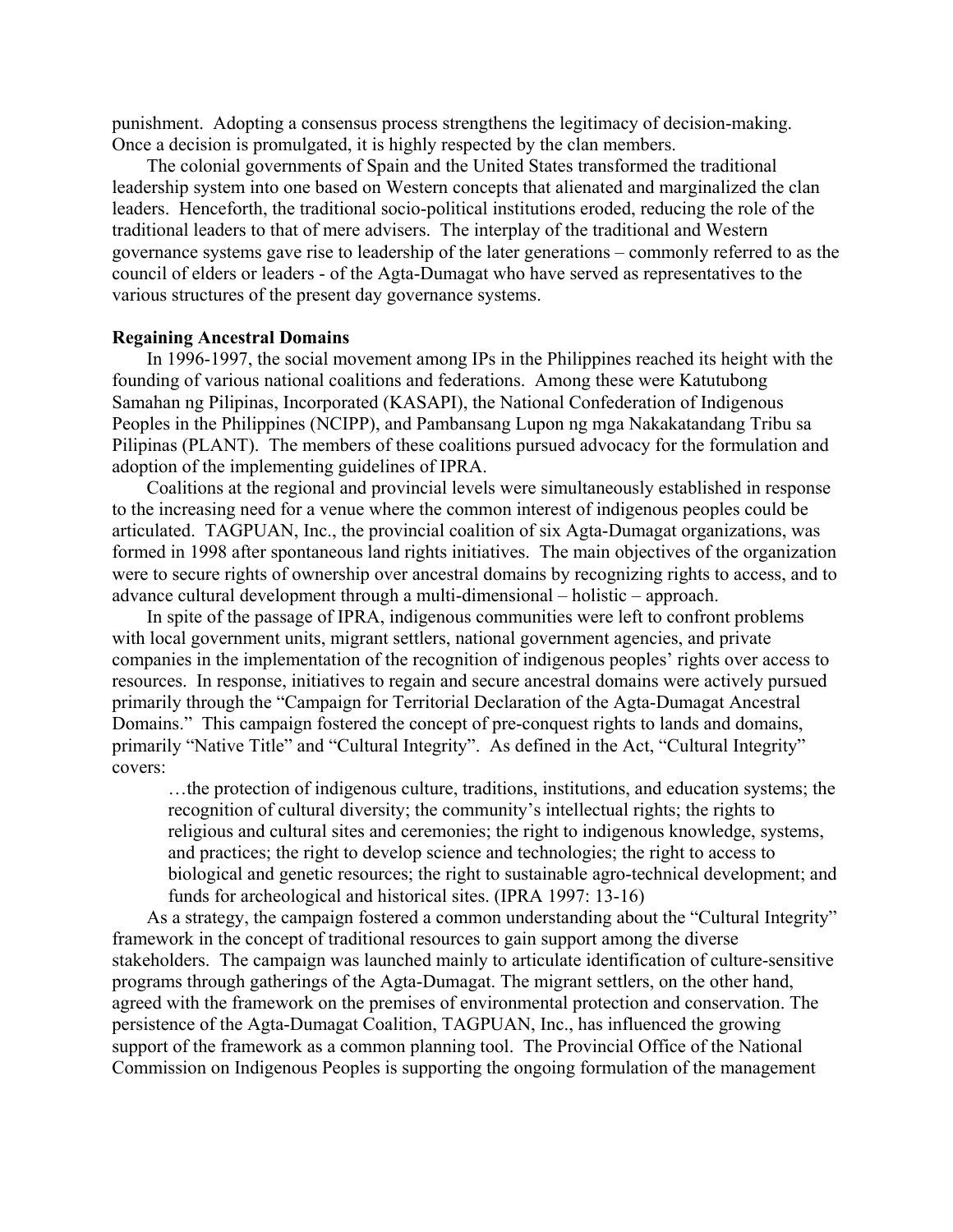plan over Ancestral Domains, and supports its eventual adoption in the Municipal and Provincial Land Use Plans.

# "Cultural Integrity": Developing Control over Common Property

Figure 1 is a summary of the metaphor of Datu "Migketay" Victorino L. Saway's "Cultural Integrity Framework" of 1997. It is a planning tool that makes possible holistic development – social, political, spiritual, and economic – for local people, both migrant and indigenous. The mechanism provides a way for stakeholders to define appropriate development priorities over the management of common resources within Ancestral Domains. The participation of local people is necessary to understand the dynamics of environment and culture, and to define the feasibility of gaining local power and authority.



*Figure 1***:** The "Cultural Integrity" Framework

Recognizing the diverse community presently living within Ancestral Domains, "Cultural Integrity" is premised on the common ownership of the local people over natural resources. The main characteristics incorporate the inclusiveness of stakeholders, community protocols, and authority of control. The inclusiveness of the framework provides security of tenure to both the migrant settlers and the Agta-Dumagat people, agreeing upon protocols that eventually will enable the provision of authority mechanisms over common property. The municipal and the barangay, or most localized level of government, may in this process translate the adoption of these protocols into local policies.

## **Strengthening Security of Tenure**

Security of tenure is a fundamental right both for the Agta-Dumagat population and migrant settlers. The legal recognition of the land, as provided by IPRA, establishes a codified security of tenure over resource use for local people. The boundaries of domains are guided by the principle of self-delineation through identifying areas of traditional use. Mapping and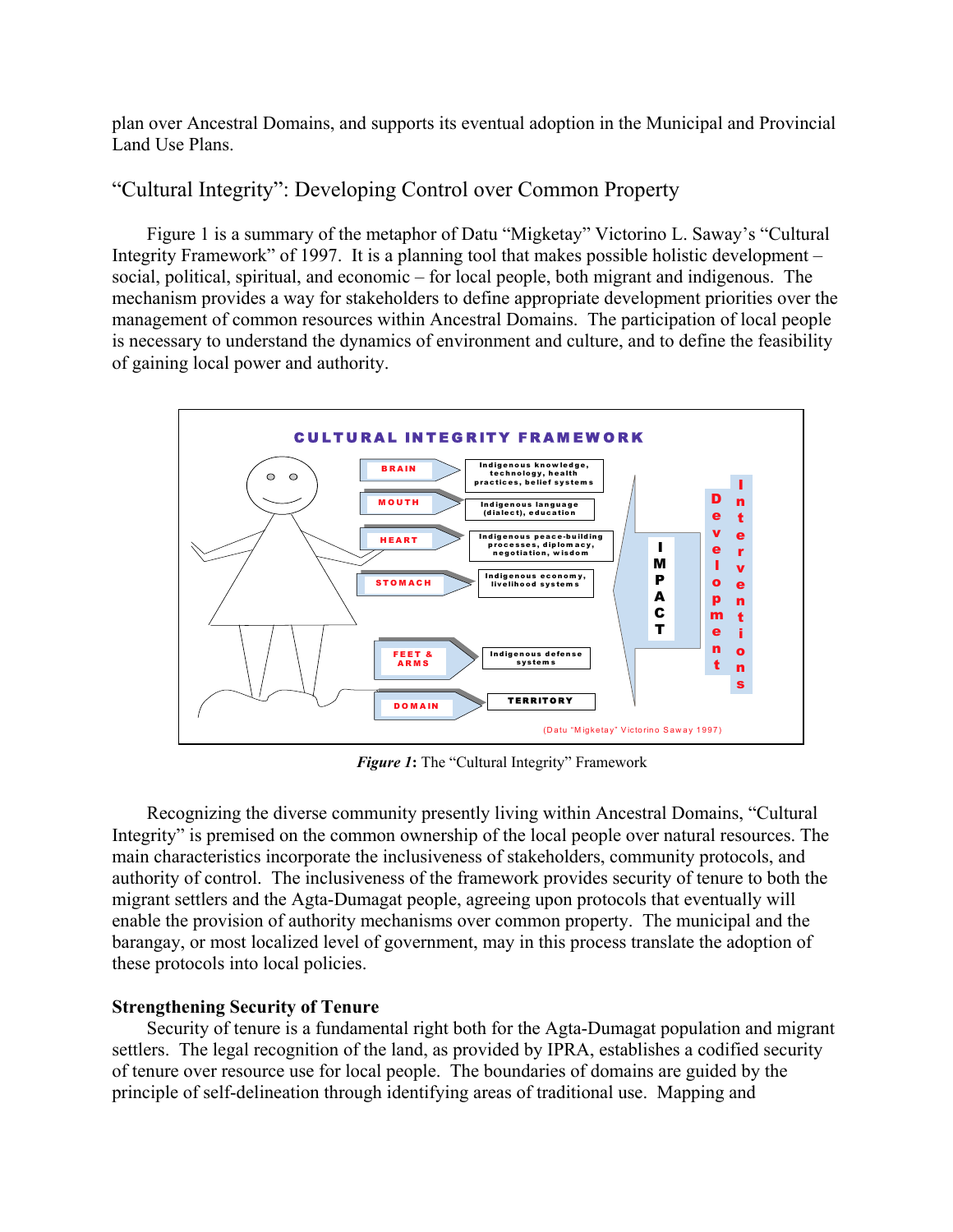delineation has received technical and financial support equally from the migrant settlers, the Agta-Dumagat people, and NGOs.

Contrary to the external perception that migrant settlers are excluded in the process of declaring Ancestral Domains, the "Cultural Integrity" framework puts more emphasis on the inclusion of stakeholders in the development and access of resources within the Domain. The ability to manage the resources effectively necessitates the involvement of the local people, who in turn form a significant element of common resource management. In conducting the census of the Agta-Dumagat Ancestral Domain – covering approximately 60,000 hectares of forest and coastal areas located in the municipalities of Dinalungan, Casiguran, Dilasag, in Aurora Province – the list included the families of migrant settlers and indigenous families (Census of Claimants, NCIP-Aurora Provincial Office 2001). In most cases, the listings of claimants of Ancestral Domains in the Province follow this pattern.

Due to overlapping policies, rights to the access of natural resources were granted to various stakeholders. In Ancestral Domains, IPRA vests prior rights to IPs for the access of resources derived from within. The issue of prior rights was debated among local people on the basis of the possible exclusion of migrant settlers in the use of resources within the Domain. Though the recognition of prior rights remains very delicate, it is better handled by invoking the change in social relations brought about by intermarriages. This creates space for the equal articulation of the cultural rights and environmental issues of both the Agta-Dumagat and migrant peoples. In this case, the issue of prior rights of Indigenous Peoples – one that is often framed as divisive – has become a unifying factor in the issue of common resource management. Furthermore, the enforcement of prior rights of IPs over Ancestral Domains is beneficial in securing tenure over the resources.

Competition among various stakeholders becomes more complex in the advent of largescale commercialization of forest resources. IPRA faces complexities by not being able to provide a clear definition on the implementation of "Free and Prior Informed Consent" in cases where permits already exists. This lack of definition has resulted in authorities competing over resource access to areas with previously granted lease agreements and exploration permits by the government to private companies. Due to this, local people's control over resources that were given previous leases and permits eventually becomes tenuous.

As an example, the Industries Development Corporation, Inc. (IDC), is a logging company located in the northern part of Aurora Province that has been operating since the 1960s. The company's permit was granted through an agreement with the Department of Environment and Natural Resources (DENR), a national government agency, prior to the passage of IPRA. IDC has established friendly relations with a group of the Agta-Dumagat in the area, offering financial and technical support in rattan gathering and providing other services requested by the community. The municipal and provincial government units obtain logistical and financial support from the company as well. NGOs are raising environmental concerns over large-scale selective logging. Though some Agta-Dumagat people often claim that the situation is economically beneficial for them, NGOs continue to question the environmental sustainability of the industry's practices. Since the passage of the Mining Act in 1995, applications for the exploration of mineral resources within Ancestral Domains covered 1,199,849 hectares, or 53 percent of the total 2,546,036 hectares earlier awarded Certificates of Ancestral Domain Claims (CADCs) (Gorre 2003).

Asserting prior rights of the Agta-Dumagat and raising environmental issues that affect the sustainable development of Ancestral Domains has constructively resulted in unifying the local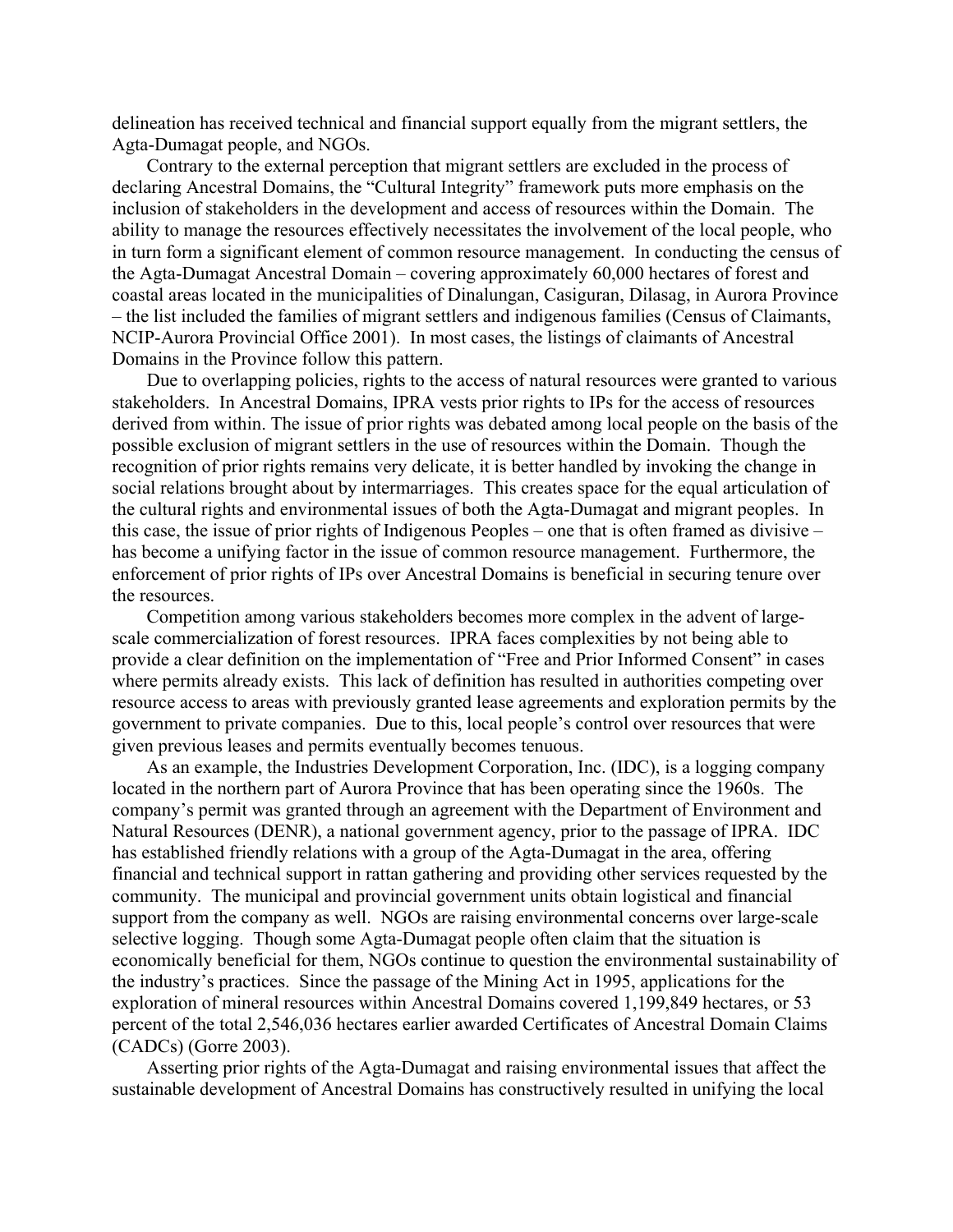people. The local people have always met the conflicts over resource access and use with private corporations, namely mining and logging companies, with unified opposition. In most cases, short-term economic benefits are used to manipulate the decisions of the local people – to reject or accept – large-scale commercial projects. In confronting the issue of applications of mining companies, the local people have invoked the process of the Free and Informed Consent (FPIC). Lessons were shared from people of mining communities in Benguet Province, Luzon Philippines, where mining operations started in the 1930s. The experience of the local community there has been examined to gain a deeper understanding of the industry's impact on holistic cultural and environmental concerns. Attempts by the government and private corporations to coerce the leaders into deceiving community members failed.

### **Promoting Cultural Development and Community Protocols**

The development and management of Ancestral Domains requires ensuring cultural survival in correlation with land security in a holistic approach. The promotion of cultural development is one significant tool in advocating environmental justice within Ancestral Domains. TAGPUAN, Inc., members have articulated that development concepts imported by external intervention – of NGOs, national agencies, and local government units – most often are culturally incompatible and perhaps even disruptive to the development concepts of the Agta-Dumagat people.

The "Cultural Integrity" framework implies that it is crucial to inter-relate programs and projects with the socio-economic, political, and spiritual aspects of local people's needs. Cultural development programs support the processes of a culture's identity that are independent yet are symbiotic for survival. It can be likened to a life support system in which various elements interact to sustain life. Similarly, cultural survival requires more than sensitivity, but the full complement of knowledge, wisdom, and ability to understand the dynamic continuum of cultural forms. The kaksaan and bunogon – the traditional leader and healer, respectively – would not exist without the clan, as the clan would not survive without the land and resources, as the resources could not be sustained and protected without the people. These traditional systems and relations shall not outlive the future generations if not developed.

### **Transcending Cultural Development**

The key elements that support the development of cultures within Ancestral Domains are the structures and mechanisms that encourage the development of traditional systems – healing, education, and spiritual, political, and economic aspects. Development in the cultural context is geared towards devising means of promoting the transfer of appropriate traditional practices to the next generations in the community. The designed mechanisms should make possible the strengthening and revival of applicable customs and traditions that would serve as vehicles for transcending the increasing pace of social transformation. This can be demonstrated in the case of transferring local knowledge of customary laws. The language local to each indigenous peoples' group is a powerful tool that links the young to the older generations in understanding the wisdom of traditional justice systems. Most of the traditions are oral in nature, which allows for the transfer of knowledge through consistent practice while it encourages flexibility to adapt to changing situations. This way, customary laws can take a dynamic form for every given circumstance. In this case, the codification of customary laws would tend to standardize parameters of decision-making, yet similar situations may not necessarily yield similar decisions.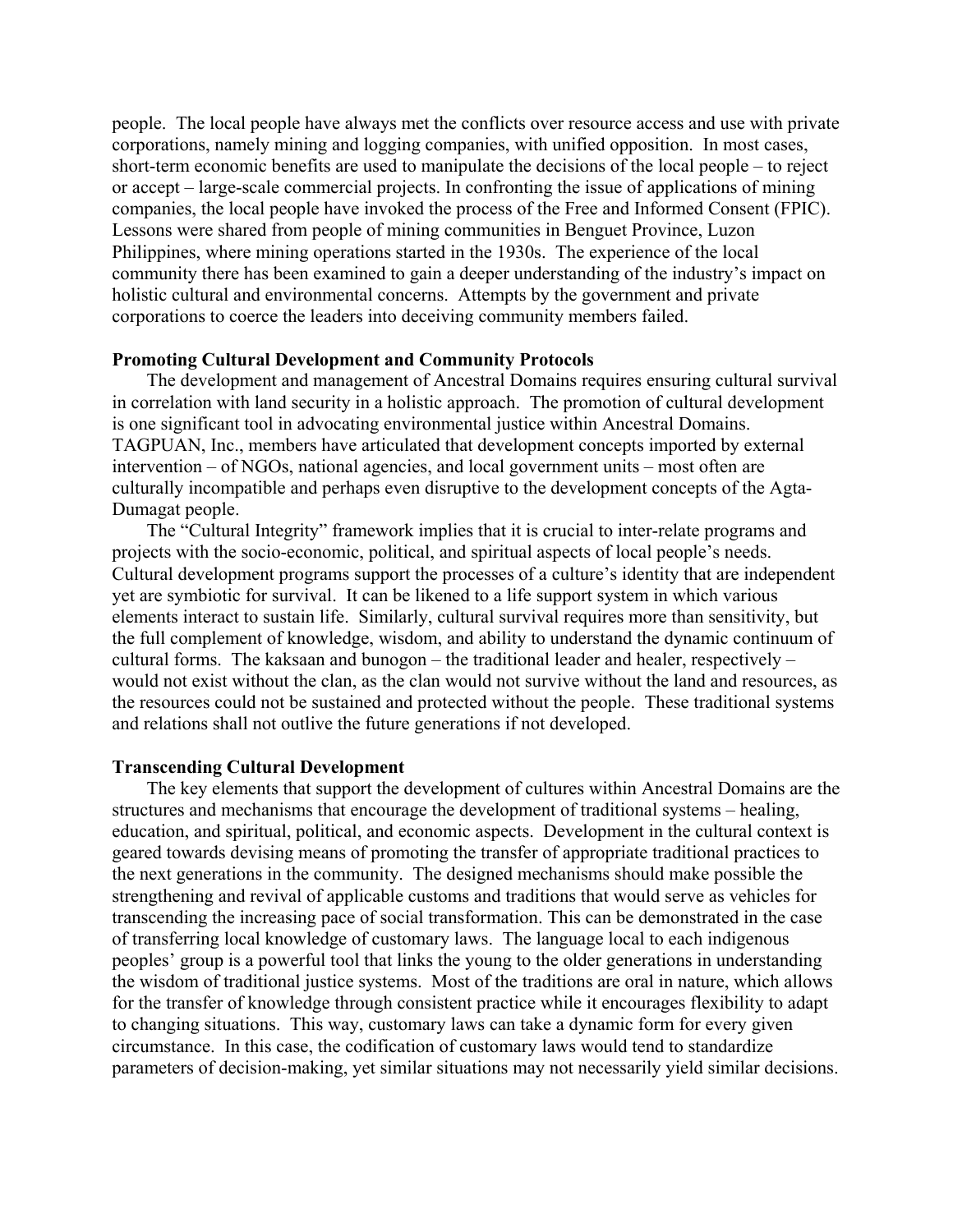### **Traditional Education Systems**

The education system of mainstream Filipino society does not provide a sound environment for Agta-Dumagat children to acquire knowledge. The traditional education system revolves around the social, political, spiritual, and economic aspects of the everyday lives of the indigenous people; introducing a different system alters their values and worldviews. These changes directly affect the way the Agta-Dumagat manage the natural resources that link all aspects of their everyday lives. In as much as the mainstream language is important to enable them to interact with the larger population, the disregard for the retention of their own language may equally render it impossible for them to participate in their traditions. Parents teach livelihood technologies through hands-on practice, while formal schools teach classes in fourwalled rooms. It becomes imperative in this case for the education system to adopt curricula that advocate culture-sensitive transitions to allow for the enhancement of learning abilities for the Agta-Dumagat.

"Schools for Living Traditions" have started in indigenous communities of Mindanao and the island of Visayas. Efforts among TAGPUAN, the NCIP, the Department of Education, and local government units have recommended an exchange program to assess the feasibility of replicating the system. The model espouses formal education curricula alongside traditional learning processes, starting at the primary level. In Lantapan, Bukidnon Province in Mindanao, traditional elders conduct informal sharing of traditions on social values and history as told from past generations. Talaandig, the local indigenous language is used as the medium of instruction. The language widely accepted in the region – Cebuano or Bisaya – is used as well, while English and Tagalog are taught in specific subjects. Learning farms are provided for teaching the traditional farming system where the elders perform sacred ceremonies that bless each phase of the agricultural cycle. Curricula for the secondary level of education are yet to be tested.

## **Traditional Health Systems**

Traditional healing systems have not been developed in spite of the credible history of traditional healing practices. Traditional healers – Subkal or Bonogon – use medicinal forest plants for the treatment of illness. The introduction of the Western medical system transfers the legitimacy of the traditional healer to "professional" medical practitioners: doctors, midwives, and nurses. This system then erodes the function of traditional healers in protecting the forest where medicinal plants are gathered. Furthermore, the growing dependency of the local people on Western medicine increases poverty, due to its expense, and discredits traditional healing practices.

#### **Traditional Spiritual Beliefs**

The Agta-Dumagat respect for nature is expressed in guardian spirits or Anitos. These beliefs are directly related to sacred ceremonial sites, which are located mostly in the forest areas, and thus the forests are protected. The restrictions agreed upon for sacred ceremonial sites become the community's de facto protected area. The people revere spiritual beings as guardians of good faith, and believe that every being on earth – living or non-living – has a spiritual guide. Thus, inflicting destruction on any being shall bring misfortune and illness to the person or people responsible.

 The Spanish colonizers used Christianity – "divide and conquer" – to subjugate the extant Philippine society. The introduction of various fundamentalist and non-indigenous belief systems dis-integrates the value of IPs' spiritual connection to nature and land. These new beliefs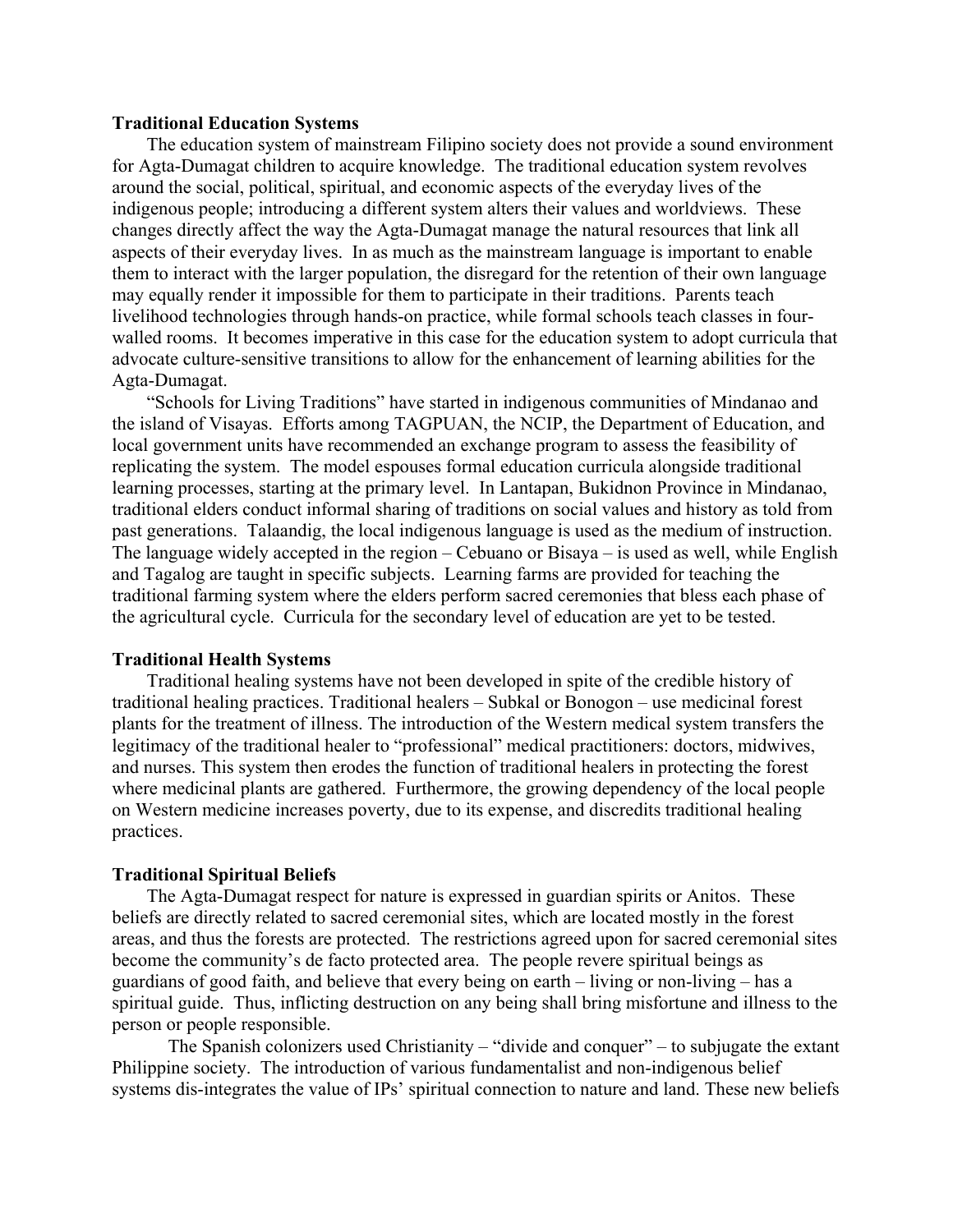transform respect to land as mere commodity and not as source for survival. The commercial value then overcomes the intrinsic bond of nature to the future generations.

#### **Traditional Socio-Political Institutions**

The traditional leadership systems, which facilitate decisions through consensus, have been transformed into structures that espouse decision-making through electoral processes and an accountability system. This implanted system co-opts traditional institutions into venues for the implementation of government projects, rather than acting as accountable representatives of the local people. The core issues that arise from this process are the erosion of accountable political institutions that represent customary authorities, and the centrality of effective resource management as a cultural imperative.

The awarding of Ancestral Domain Titles, and the delineation of their boundaries through the identification of traditional landmarks, makes it authentic. The identification of owners, however, makes the process complex and controversial due to shifts of socio-political structures of the claimants within the domain. The previous process for the application for Certificate of Ancestral Domain Claims (CADC) by the DENR creates complexity. The "holder" or owner is composed of the council of leaders, but the organizational expression is a structure that is created by registering through the government. This form of organization has a very different structure and authority system than the traditional leadership authority structure that is derived from lineage.

#### **Community Protocols: Designing Authority and Enforcing Control**

Community protocols are in the process of formulation. Negotiation applies in the process towards balancing the interests among local people by taking into account specific cases of conflict between the migrant settlers and the Agta-Dumagat on land and resource use. These conflicts provide the foundation for establishing specific resource use regulations, including the identification of overlap between Ancestral Domains and municipal and provincial political jurisdictions.

#### **Creating Commonality in Resource Management**

Traditional land use patterns serve as the basis for delineating the boundaries and the existing land use. To determine the resource use of the domain, the indigenous population conducts an initial review of traditional patterns of resource use and is overlaid onto those that exist at present. The land and resource use plans based on long-term visions with specifically designed programs for the 5-10 year term are finally identified to conclude the resource use plan.

Ceremonial sites are located in the hunting grounds (*Puhab*) and traditional practice requires the area to be held as sacred. The *Puhab* is a common resource reserved for hunting, gathering root crops, and non-timber products but these activities are restricted in sacred ceremonial grounds. Young animals are spared during hunting season, and in breeding seasons animals that serve as sources of food are protected.

The non-indigenous and indigenous migrant settlers practice slash-and-burn agriculture on the slopes of the forest, while the Agta-Dumagat people do not practice settled or permanent agriculture. The shift in actual forestland use due to slash-and-burn agriculture directly impacts the hunting and fishing grounds that serve as the source of livelihood for the Agta-Dumagat people. Their sacred sites of worship and burial grounds are immediately impacted as well. In the Dinalungan-Casiguran-Dilasag (DICADI) Ancestral Domain – through the use of traditional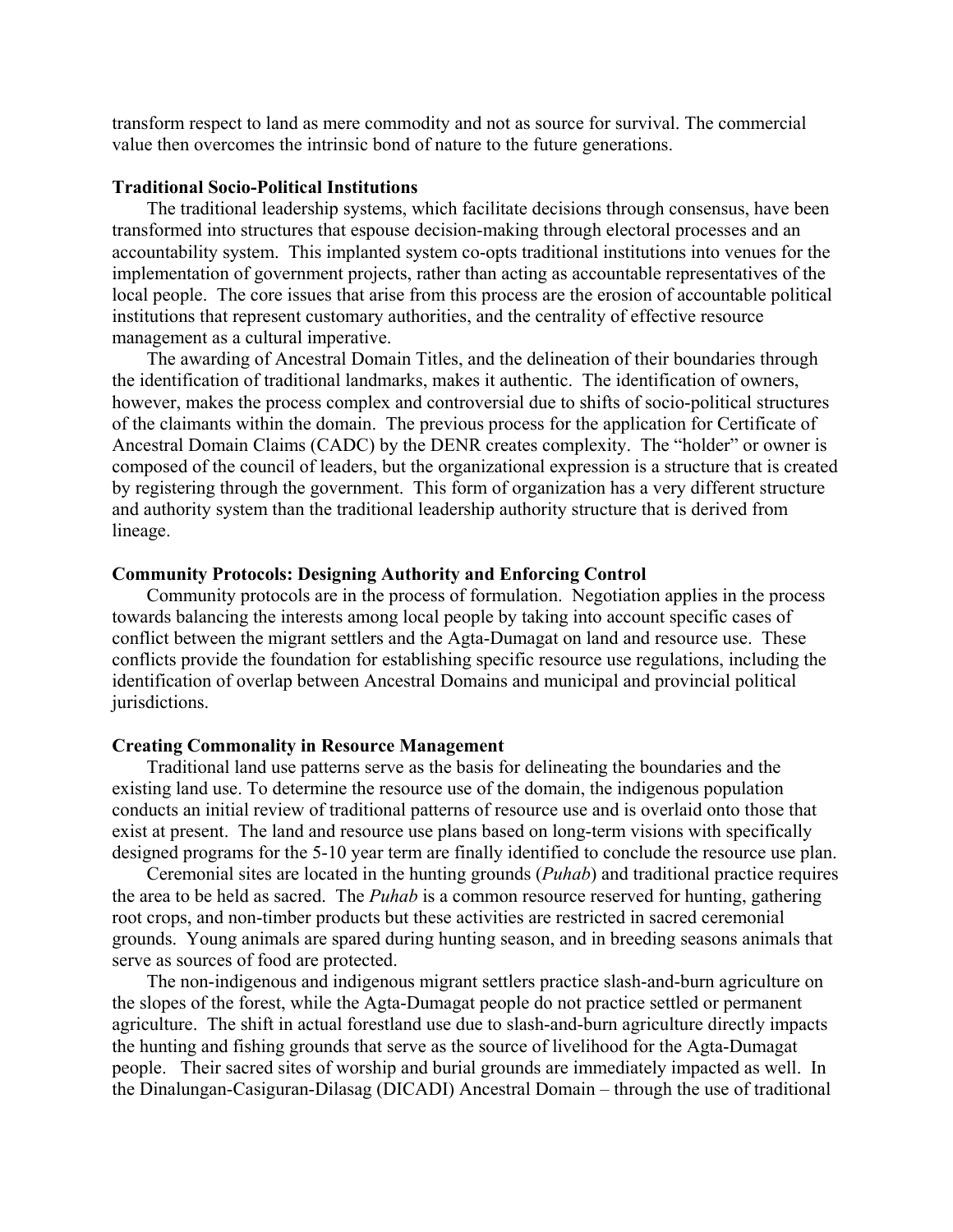consensus building methods – specific agriculture sites were determined by settling the conflict between the indigenous Ifugao migrant's slash-and-burn site and the *Puhab*. This precedent led to the identification of other areas that could be used for common agricultural purposes. The flatlands and lower slopes of the forests, which are usually barren, have been allocated for agricultural use. Slash-and-burn, small-scale plantations, agro-forestry and vegetable gardening can be introduced to these areas. Agro-forestry is an alternative method to slash-and-burn and is being encouraged within the allocated agricultural area.

#### **Decision-Making Processes**

The process of resolving conflicts within the Agta-Dumagat tribe is through consensus and is guided by advice from the elders. This is facilitated by the younger generation of leaders. Advice coming from the elders is shared through stories that state the situations which relate the reasons of how and why these resources were previously managed in a specific manner. Again, decisions are made based on the continuum of resource use from the past, the present, and the future that is acceptable to the people. Deciding conflicts on resource use and social relations involving migrant settlers and the Agta-Dumagat include the officials of the lowest governance structure, Barangay; representatives and members of the migrant population; and in most cases the local agencies with mandates over management of resources and indigenous peoples' rights like DENR and NCIP.

Access to resources within Ancestral Domains is guided by the principle of "common property". It involves the negotiation of benefits both for the migrant settlers and the Agta-Dumagat. The local people are allowed to use hunting grounds as a common source of livelihood, while the plains and barren slopes – previously cleared – can be used for agricultural activities. In general, specific land use within the Domain is classified as agricultural, settlement/residential, hunting/fishing ground, and sacred ceremonial/burial sites. Regulatory measures on the defined use and management of the land, as classified, are designed to protect the environment for long-term use.

#### **Enforcing Rights and Establishing Authority within Common Property**

The enforcement of community protocols is necessary to realize the objectives of cultural development and common property rights of the local people. However, enforcement requires authority in order to make control feasible. In examining the evolution of overlapping governance systems that exist in ancestral domains, four structures have emerged – the Barangay and Municipal unit of the central government, the representatives of the migrant settlers, officers of mandated national government agencies, and the council of elders/leaders of the Agta-Dumagat. To enforce community protocols, the interplay of the various governance structures are vital to recognize authority that would provide control to agreed-upon systems of common resource access and use.

Key elements of both cultural practices and modern-day structures form part of the agreed upon protocols of the local people. These protocols revolve around the promotion of cultural development and the survival of the Agta-Dumagat people. Furthermore, the regulations agreed upon among the local people provide environmental protection measures. These circumstances offer a common land- and resource-use plan among the local people within the Ancestral Domain.

One of the most controversial dilemmas confronting cultural authority is the intrusion of external development projects introduced by private corporations through the government. The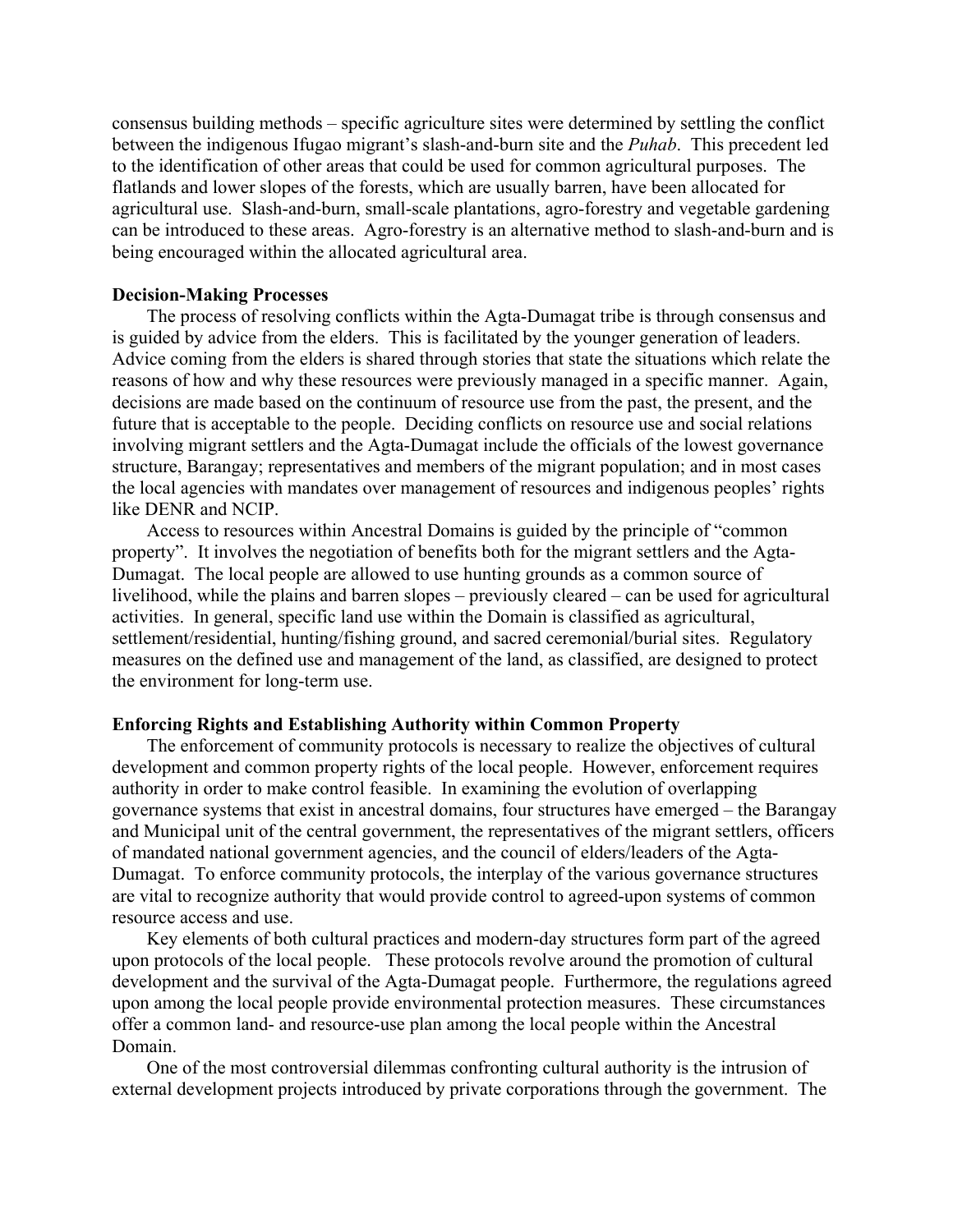process through which this challenge can be addressed is by invoking "free and prior informed consent" of IPs. In the Philippines, permission to extract forest and mineral resources is granted to private corporations from the government through lease agreements and permits. IPRA recognizes the right of indigenous peoples to decide – to accept or reject – the entry of external development by way of consent. The process creates controversy when manipulation and deceit are used to foster division among the local people.

## Good Forest Governance in a Decentralized Playing Field

The enforcement of community agreements is vital to the implementation of common management of resources. The complementary roles of local government and local people are essential factors to enforce protocols. In 1993, the Local Government Code provided local governments the mandate to formulate Municipal and Provincial Development Plans. These Plans indicate development agendas based on Land Use Plans (LUPs) and further serve as basis for Investment Plans. The Investment Plans indicate fund allocation for specific development agendas as derived from Municipal and Provincial Development Councils, which are comprised of sectoral representatives. The local code also grants authority to local governments for the ratification of local ordinances that conform to proposals arising from development councils. Equally, IPRA endorses the mandatory representation of indigenous peoples to the local councils – in this case, the Municipal and Provincial Development Councils. The recognition of Ancestral Domains development agendas then becomes viable in this arrangement if properly represented in the councils.

This process however, faces an impediment at the national level because Ancestral Lands and Domains are not classified as an official land classification in the Philippines. This situation can be mitigated at the local level where local ordinances can play a vital role in recognizing specific areas of common use within Ancestral Domains – watershed areas and communal forests, for example. Inclusion of development agendas into the Investment Plans can provide supplemental recognition of proposed priority programs within Ancestral Domains.

Since 1999, local coalitions of IPs have made efforts to link with KASAPI, other national coalitions of indigenous peoples, peasant's organizations, NGOs, and supportive legislators to mediate in the ongoing deliberation of the proposed Land Use Bill. The various groups have advocated for the recognition of Ancestral Lands and Domains as an official land use classification.

To date, TAGPUAN is involved in facilitating community protocols. All agreements relative to specific usage and regulations are still oral. The written agreements are expected to be adopted after negotiations among the local people have resulted in a consensus. Local officials and agencies form part of the process by witnessing the agreed upon points. Their involvement as witnesses equally binds them as accountable in enforcing the protocols.

## **Conclusions**

Examining the dynamism of cultural elements in a historical context can help the development of the diverse cultures of IPs. The persisting erosion of customary processes promoting common property in post-colonial Philippines has encouraged the Agta-Dumagat to engage in a process of regaining Ancestral Domains. This initiative entailed launching a campaign on "Territorial Declaration" that advocates pre-conquest rights, "Native Title" and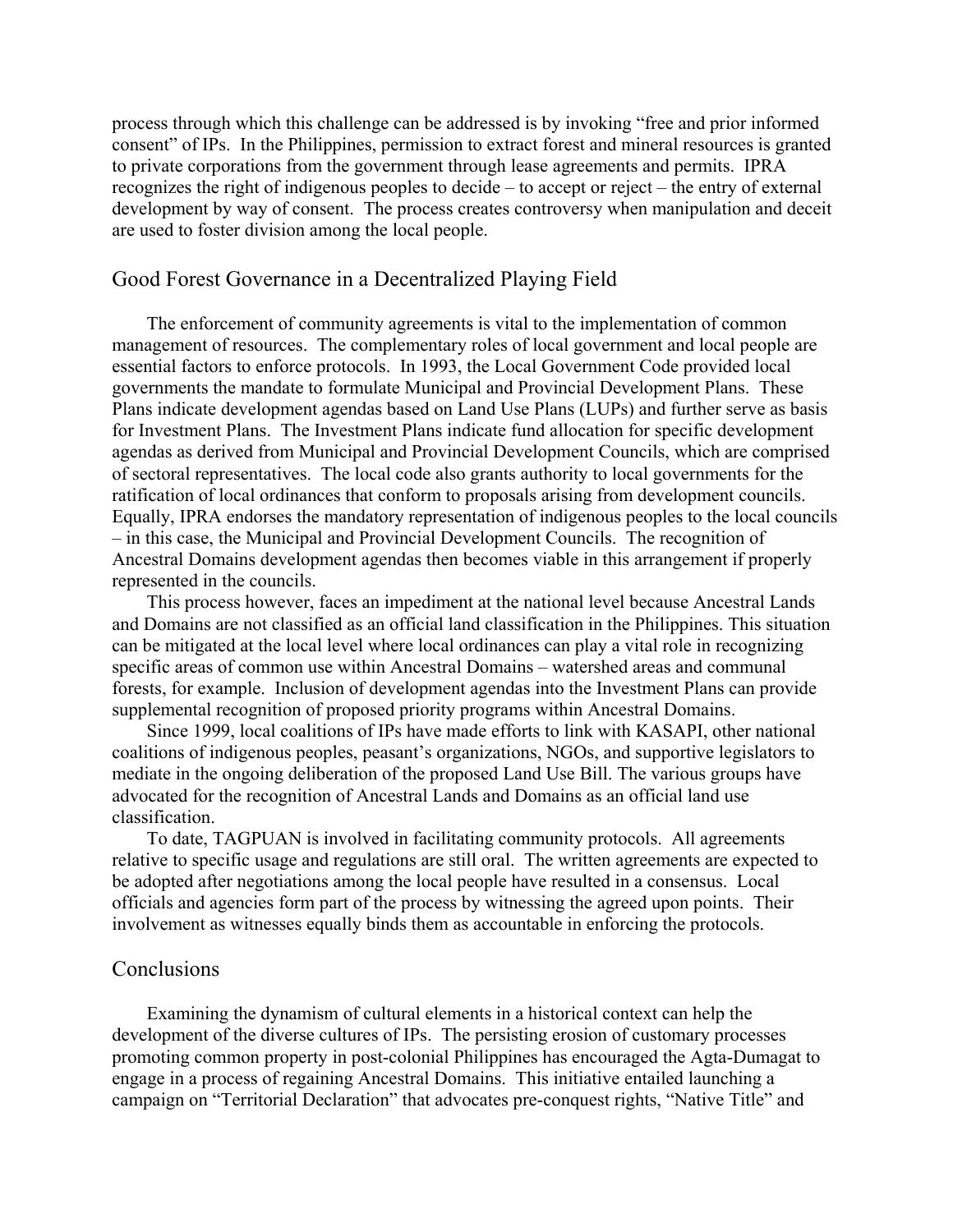"Cultural Integrity" framework. This campaign provides an inclusive process in framing a common management of resources among the stakeholders. The process promotes cultural survival and decentralizes forest governance within Ancestral Domains as well.

Throughout history, outsiders – government and private corporations and organizations – adhere to profit-oriented and/or short-term programs, in the guise of economic and national development. This fact, when translated to concrete impacts on the local people, limits community defined common management agendas and undermines the advancement of holistic development.

The interplay of national and local social organizations is a vital element that enables mechanisms of accountable representation among government and local people, revolving around common property. Strong social movements of national and local organizations are crucial factors in enabling accountable representation between the government and local people. This makes possible the decentralization of power and authority over resources within Ancestral Domains.

On the complex playing field, balancing interests of multiple stakeholders is critical. The means, however, of managing this balance entails justification from each stakeholders and identifying that which is common. Decentralization and participation at this point become equally relevant to tilt the balance between the powerful and powerless.

## Recommendations

Strengthening self-reliant capacities of local and national social movements to pursue advocacy on "Cultural Integrity" in developing common resource management within Ancestral Domains and enable a balance of interest among stakeholders.

Pursue the adoption of community protocols to ensure security of tenure over declared territories and strengthen authority and control among the government and the local people in the enforcement of regulatory measures. Moreover, advocate for issuance of local ordinances by local governments in support of common land use plans and require stakeholders to adhere to agreed-upon mechanisms.

Ensure the representation of the local people in local government bodies to enable participation in planning process of development programs, and to advocate for the recognition of Ancestral Lands and Domains as an official land use classification.

Assess the actual mechanisms of implementing the "Free and Prior Informed Consent" as regards entry of development priorities and agendas of various stakeholders in invoking processes on common properties rights.

Conduct a study on principles and parameters in obtaining royalties from large-scale development projects. Additional research has the potential to help determine if an equity mechanism can be designed, and if benefit-sharing can exist among the local people and other stakeholders.